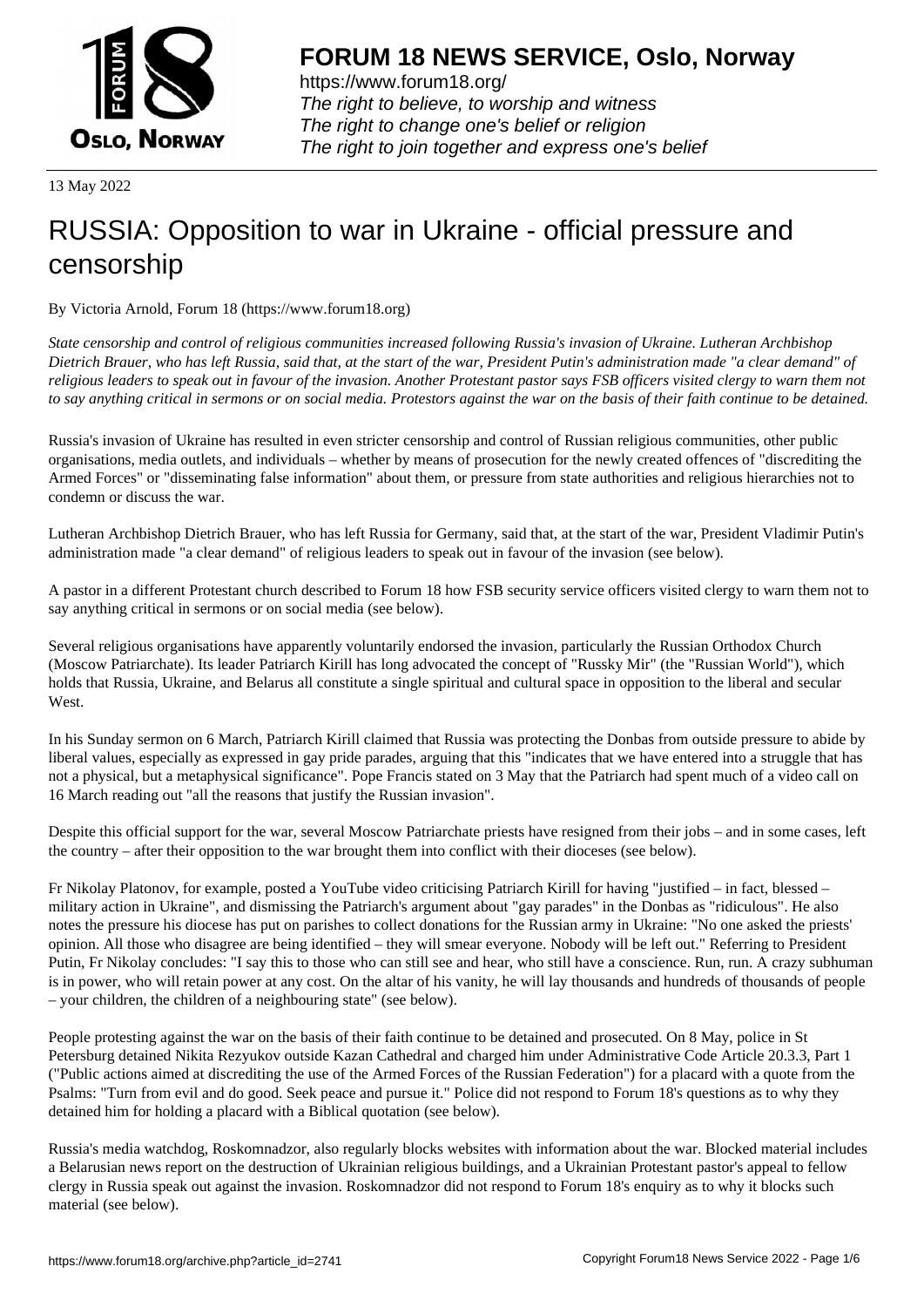Small numbers of clergy and laypeople continue to protest against the war in Ukraine from an explicitly religious standpoint. Those who protest against the war are often punished under Administrative Code Article 20.3.3 ("Public actions aimed at discrediting the use of the Armed Forces of the Russian Federation").

Courts have fined two Russian Orthodox priests and a Baptist preacher (https://www.forum18.org/archive.php?article\_id=2738) for "discrediting the armed forces" online or in sermons or conversations. Several people have been detained and some charged for using Biblical quotations or religious imagery in individual public protests.

Such public protests continued over the Victory Day May holiday weekend:

– 7 May, Khabarovsk: police detained local activist Nikolay Zodchy and charged him under Administrative Code Article 20.3.3, Part 1 for a placard reading "Russian! Conquer the vatnik in yourself!" ("Vatnik" is slang for an unquestioning, jingoistic nationalist; Zodchy's placard used a Latin letter V in reference to the pro-war "V" and "Z" symbols which have become popular signs of support for Russia's war in Ukraine.)

Zodchy also gave a speech to onlookers, footage of which was posted on the Sotavision YouTube channel (https://www.youtube.com/watch?v=4IecKcHzHuI):

"Those who ask, where have you been for the last eight years, I want to ask, where are you now? Why are you crying for the children of the Donbas and not for the children of Ukraine? .. [To] many of you who are Orthodox and observe Christian holidays, why do you put above all else the principle of an eye for an eye and a tooth for a tooth, although Jesus Christ taught that it is necessary to love your neighbour and love your enemy? After all, Ukrainians are not our enemies. This enmity exists only in the heads of Russians - it was sown there by Putin. Ukrainians are our brothers in both the ethnic and the Christian sense - therefore, to those who write that I should go to the Donbas, you should go to Mariupol, Kharkiv, Bucha, and other towns and see for yourself what the so-called "Russian World" has done there."

– 8 May, St Petersburg: police detained Nikita Rezyukov outside Kazan Cathedral and charged him under Administrative Code Article 20.3.3, Part 1 for a placard reading "Turn from evil and do good. Seek peace and pursue it", The Bible, Psalm 33:15 [as numbered in the Russian Synodal Translation] #NoToWar".

Forum 18 wrote to the St Petersburg and Leningrad Region Interior Ministry and the St Petersburg City Prosecutor's Office on 12 May, asking why Rezyukov had been detained for quoting the Bible and why this was considered grounds for prosecution under Administrative Code Article 20.3.3. Forum 18 received no reply by the middle of the working day of 13 May.

Administrative and criminal prosecutions

According to human rights news agency OVD-Info (https://ovdinfo.org/), as of 13 May more than 15,000 people have been detained (usually for a few hours or overnight) for participating in anti-war protests. These have included both large-scale demonstrations and individual actions such as wearing Ukrainian colours or displaying anti-war posters and placards (including those which have directly quoted from the Russian constitution or even President Putin's own speeches).

As of 5 May, also according to OVD-Info, from 24 February police had initiated at least 1,731 cases across Russia and in illegally Russian-occupied Crimea under Administrative Code Article 20.3.3 ("Public actions aimed at discrediting the use of the Armed Forces of the Russian Federation") for making anti-war statements either in public spaces or online.

By 28 April, 39 people had been charged or placed under investigation under various parts of Criminal Code Article 207.3 ("Public dissemination of knowingly false information about the use of the Armed Forces of the Russian Federation"), according to OVD-Info.

So far, Criminal Code Article 207.3 is known to have been used against only one person for explicitly religious opposition to the war - Nina Belyayeva, a Protestant and Communist municipal deputy in Voronezh Region. During a meeting of Semiluk District Council, she called Russia's invasion a war crime (https://www.forum18.org/archive.php?article\_id=2737). She later wrote: "I realised that if I kept silent, I would not be able to respect myself. I wouldn't be a true Christian and human being." She fled Russia in early April.

"I can't be silent any longer": Russian Orthodox priests resign

Fr Nikolay Platonov, a parish priest from Chelyabinsk Metropolitanate (Moscow Patriarchate), requested in early April to be made supernumerary (pochislit za shtat, meaning that he remains a priest but is not formally employed in a parish, cathedral, or other institution) because, as he said in a video explaining his decision, "I can't be silent any longer", and because "After [this video], our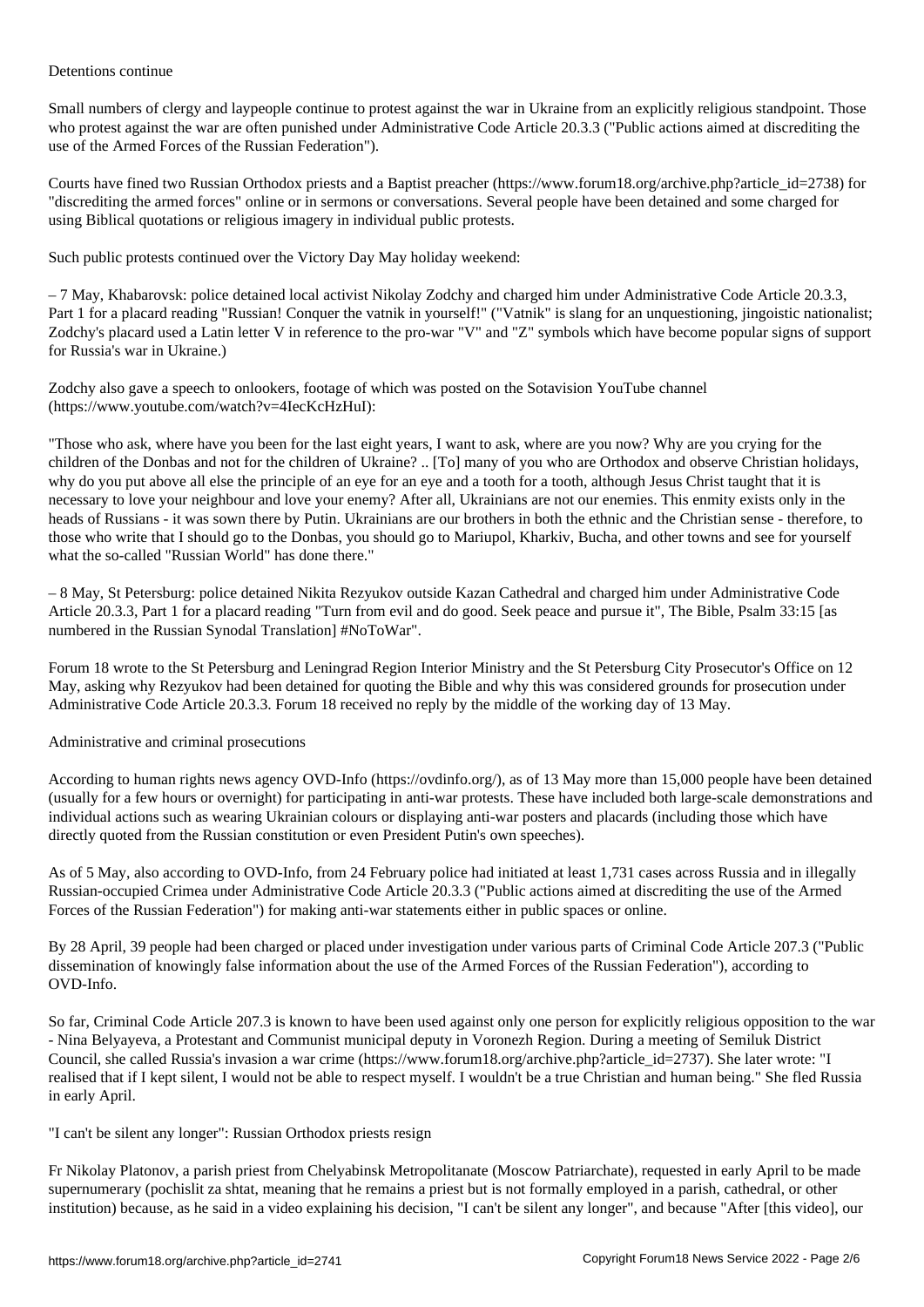Church starts to speak the truth, he immediately automatically becomes a paedophile, or a thief, or a drug addict."

Metropolitan Aleksey of Chelyabinsk and Miass granted his request on 8 April, according to a letter Fr Nikolay holds up to the camera.

In the video, posted on his YouTube channel (https://www.youtube.com/watch?v=YIQHePwYSKw) on 16 April, he criticises Patriarch Kirill for having "justified – in fact, blessed – military action in Ukraine", and dismisses the Patriarch's argument about "gay parades" in the Donbas as "ridiculous". He also notes the pressure his diocese has put on parishes to collect donations for the Russian army in Ukraine: "No one asked the priests' opinion. All those who disagree are being identified – they will smear everyone. Nobody will be left out."

Referring to President Putin, Fr Nikolay concludes: "I say this to those who can still see and hear, who still have a conscience. Run, run. A crazy subhuman is in power, who will retain power at any cost. On the altar of his vanity, he will lay thousands and hundreds of thousands of people – your children, the children of a neighbouring state."

Fr Nikolay was among nearly 300 Russian Orthodox priests to sign an open letter calling for "reconciliation and an immediate ceasefire" in Ukraine

(https://docs.google.com/forms/d/1yOGuXjdFQ1A3BQaEEQr744cwDzmSQ1qePaaBi4z6q3w/viewform?edit\_requested=true). The letter criticised the suppression of protests against the war, and stated that "we believe that the people of Ukraine should make their choice on their own, not at gunpoint, without pressure from West or East".

Another priest who signed the open letter, Fr Sergey Titkov, also requested to be made supernumerary (pochislit za shtat) on 30 March "for health reasons", according to his letter to Ryazan Diocese, which he posted on his Facebook and VKontakte pages.

A letter from Metropolitan Mark of Ryazan and Mikhailov, dated 29 March and also posted on Fr Sergey's social media, stated that people who had attended the Church of the Intercession in the village of Turlatovo had informed diocesan authorities that Fr Sergey was not reading the "Prayer for the Restoration of Peace" during services, a fact confirmed by the priest himself at a meeting with the diocesan secretary. The Metropolitan demanded that Fr Sergey provide a written explanation by 4 April of his "non-fulfilment of the blessing of the Holy Patriarch, who calls on faithful children of the Russian Orthodox Church to offer this prayer at every service".

(Patriarch Kirill issued the "Prayer for the Restoration of Peace" on 3 March to be read in all churches during the Divine Liturgy, including in Moscow Patriarchate churches in Ukraine. The prayer – in Church Slavonic – refers to the peoples of "Holy Russia", who come from "a single font of baptism under Holy Prince Vladimir" [of Kyiv, who brought Christianity to Rus] and asks that God "establish in their hearts the spirit of brotherly love and peace" and "thwart the intentions of foreigners who want to take up arms against Holy Russia".)

In another letter of 30 March, Metropolitan Mark also demands a written explanation within ten days of Fr Sergey's posts on his VKontakte page. Such posts included reposts of articles condemning the war in Ukraine from ahilla.ru – a website critical of the Moscow Patriarchate – and reposts "of a political character" (particularly one allegedly comparing President Putin to Hitler and another containing swear words).

"At present," the Metropolitan remarked, "it seems appropriate not to confuse the minds of people who are already in a state of depression, strong feelings, [and] mental pain, but on the contrary, as far as possible, share with them spiritual warmth, [and] console and support [them]. It is impossible now to make assessments of what is happening, because they will not be correct."

"Whether there was pressure on the bishop from the authorities, I don't know," Fr Sergey told Forum 18 on 7 May. Had he not stepped down as he did, he believes the diocese would have transferred him to another church where the senior priest would report to the bishop on his conduct, "that I didn't read the new 'Prayer for Peace', and so on", or "to live in some monastery as a reader, which I would have refused. That is, they would have rattled my nerves, and other people's, and it would all have ended the same way. I wanted it over as soon as possible, and not to have it turn into a circus."

In 2019, Fr Sergey was also among Russian Orthodox (Moscow Patriarchate) priests who signed an open letter in defence of people arrested during protests in Moscow

(https://novayagazeta.ru/articles/2019/09/17/82014-samo-pravosudie-prevraschaetsya-v-nasmeshku-i-massovyy-besporyadok) against the authorities' refusal to register opposition candidates for local elections.

Deacon Dmitry Bayev wrote to the Vyatka Diocese on 25 February, asking to be made supernumerary (pochislit za shtat) until "the situation is settled", since "as a Christian holding the rank of deacon", he could not participate in services at which prayers were offered for the government and armed forces. He posted the letter to social media on the same day.

On 11 March, the Diocese banned him from serving on the grounds of three Apostolic Canons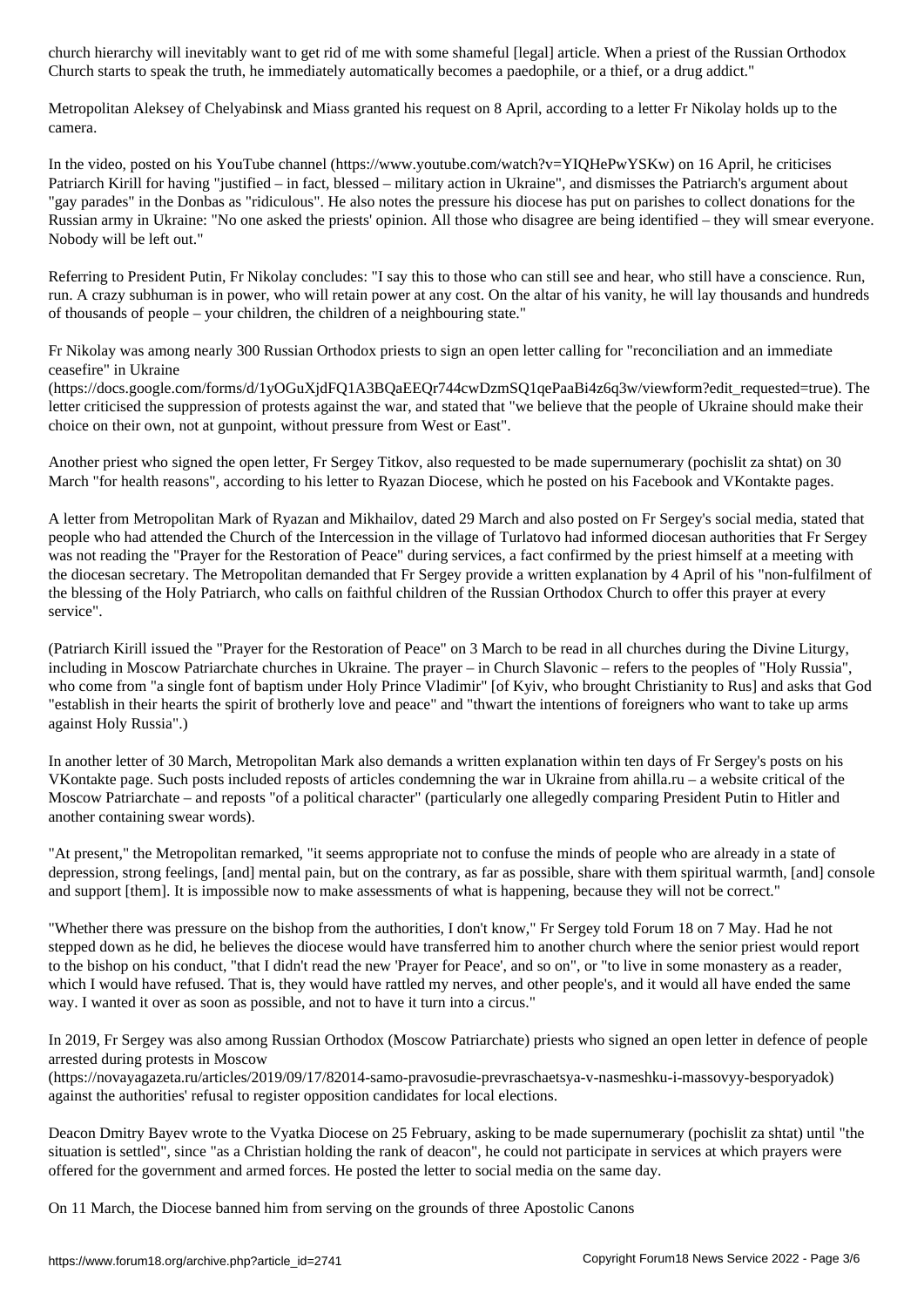or theft" – despite the fact that Bayev had not yet been charged with any offence under secular law. The Diocese announced an ecclesiastical tribunal.

Forum 18 wrote to the Vyatka Diocese press office on 12 May, asking what the outcome of the church tribunal was, and why diocesan authorities had banned Bayev from serving in church under Apostolic Canon No. 25 when he had not committed any of the named offences and before any criminal case had been opened. Forum 18 received no reply by the middle of the working day of 13 May.

The Investigative Committee opened a case against Bayev on 23 March under Criminal Code Article 207. 3, Part 2, Paragraph d ("Public dissemination of knowingly false information about the use of the Armed Forces of the Russian Federation based on political, ideological, racial, national or religious hatred or enmity, or based on hatred or enmity against any social group").

It does not appear that this was because of any protests made on religious grounds, but as Current Time noted on 1 April, because of his vociferous general condemnation of Russia's actions in Ukraine, including comments that Ukrainian troops had "sent 17,500 orcs [a derogatory word for Russian soldiers] to the next world" and that Russian troops were "occupiers".

Bayev has also posted about the "Genocide of the population of Ukraine by Russian orcs" (with a series of pictures of destruction in the Ukrainian city of Mariupol), has called the FSB security service a "terrorist grouping", and is highly condemnatory of the Russian government and army and the Russian Orthodox Church.

Bayev is now outside Russia, he told Idel Realii on 12 April, and does not intend to return, "because I was given to understand that as soon as I cross the border in the opposite direction, they will immediately 'take me in'".

Religious leaders under pressure from the Government?

The degree to which state authorities are putting pressure on religious leaders and organisations at different levels is unclear. Asked whether Russian Orthodox diocesan authorities were acting autonomously in disciplining clergy over their views on the war, a priest told Forum 18 that "Russia has not been just taken over by enemies or extraterrestrials. Becoming a bishop can only be done by being willing to play by certain rules.. No special pressure [from the authorities] is needed here."

According to Archbishop Dietrich Brauer, head of the Evangelical Lutheran Church of Russia, the Presidential Administration issued a "clear demand" to all religious leaders to speak out in support of Russia's invasion of Ukraine. Brauer gave a sermon in Moscow's Cathedral of St Peter and St Paul on 27 February, which consisted of thinly veiled criticism of the war (https://vk.com/dietrichbrauer?w=wall4574078\_2279). He left Russia for Germany shortly afterwards and sees no possibility of return in the near future.

"I believe that under no circumstances is it appropriate to put pressure on religious leaders," Archbishop Brauer commented to independent Russian newspaper "Novaya Gazeta" on 22 March. "On the contrary, it is they who can become intermediaries in achieving sustainable peace."

In an interview with "Die Kirche" (a weekly church newspaper in Berlin and Brandenburg) on 14 April, Brauer said: "We are witnessing the blackmail of religion. But we shouldn't abandon the truth of the gospel, because then we have no future." He also noted that prayers in Russian churches cannot specify "that we have in mind the people in Ukraine, the images and horrors of the war".

Brauer described the invasion as "unimaginable" in an interview on 17 March with Magdalena Smetana, press officer of Württemberg Diocese. "We were not allowed to talk about the war, pray for peace, or contact our Ukrainian brothers and sisters," he said.

"The Presidential Administration made a clear demand of all religious leaders to speak out and support the war. Most did. [My] Catholic colleague refers to the Vatican and is silent, the Jewish chief rabbi, who also has American citizenship, found clever words. He called on everyone to work for peace. We could have joined that. I wanted to write a joint statement with all religious communities, but the others didn't agree. Together we could have made a difference.

"I clearly and publicly distance myself from this war, which is not just a war against Ukraine, but a war against humanity. It is not carried out in our name."

The website of the Evangelical Lutheran Church in Russia still lists Brauer as Archbishop, but notes that due to his absence, his duties are being carried out by Deputy Archbishop, Provost Vladimir Provorov.

An official statement issued by the Church in March (signed by Provorov) noted that "we feel united with our country" and "we pray for our people, for the well-being, freedom, wisdom and strength of our state". It goes on to acknowledge that parishioners "may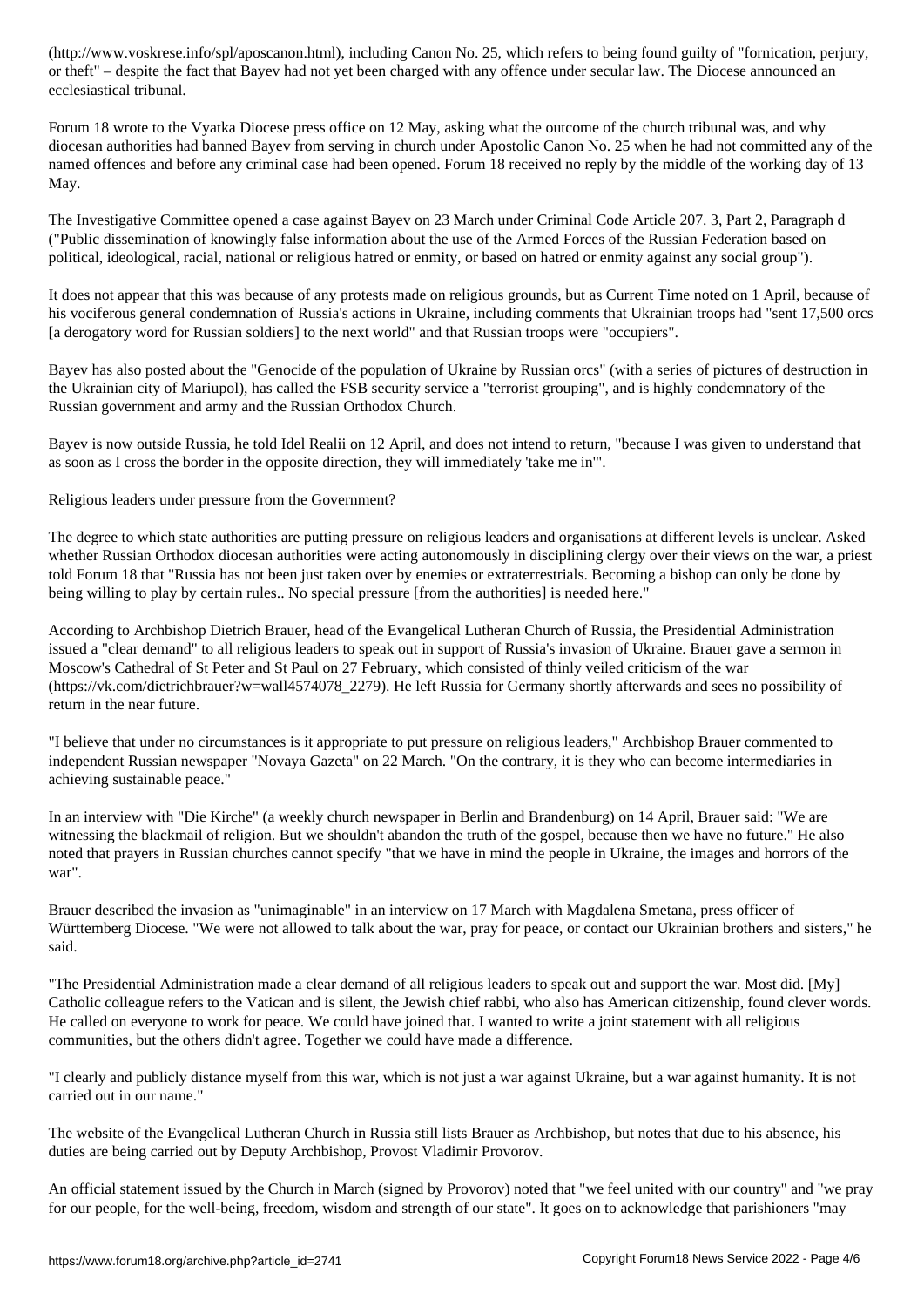same time, we avoid political discussions and splits in the communities."

"We deeply regret that people are now suffering and dying in Ukraine," the Lutheran statement continued, "and we call on politicians to reach a peaceful resolution to the conflict as soon as possible.. Despite all the political divisions in our societies, we feel our spiritual connection with our Ukrainian co-religionists and pray for the speedy onset of peace and that there will be no hatred, bitterness and confrontation between our peoples."

A Protestant pastor from a non-Lutheran denomination, who asked not to be identified, told Forum 18 that the security services are exerting pressure on religious communities at a local level. Since the Russian invasion of Ukraine, FSB officers in one city have visited at least two Protestant pastors for "prophylactic" conversations, warning them not to post material criticising the war on social media, or to speak out against it in church. The officers warned them that they could face prosecution if they did so and it would be better not to write or say anything about the war.

According to the pastor who spoke to Forum 18, the FSB security service has long shown interest in any Ukrainian connections churches may have, such as when the church received visitors from there.

After undercover officers went to one Protestant church in the Mari-El Republic in 2019, prosecutors charged both the church and a visiting Ukrainian musician with "unlawful missionary activity" (https://www.forum18.org/archive.php?article\_id=2594) under Administrative Code Article 5.26, Parts 4 and 5.

Roskomnadzor blocks information about Ukraine

Since the Russian invasion, the Federal Service for Supervision of Communications, Information Technology and Mass Media (Roskomnadzor) has blocked dozens of webpages, both Russian and foreign, which describe events in Ukraine as a "war", discuss Russian losses or alleged atrocities, or criticise the Russian government.

On 20 April, at the request of Russia's General Prosecutor's Office, Roskomnadzor blocked access to an article entitled "Russian troops purposefully destroy churches and places of worship in Ukraine", published by Belarusian news outlet "Brestskaya Gazeta" on 11 April. The article outlined the destruction of at least 59 places of worship as of 25 March, Christian (including those of the Ukrainian Orthodox Church – Moscow Patriarchate), Jewish, and Muslim. It also noted the deaths of priests in Russian bombardments of Ukrainian towns and villages.

(As of 8 May, 116 places of worship and other religious buildings had been destroyed or damaged in Russian attacks, according to the Ukrainian Ministry of Culture and Information Policy (https://www.mkip.gov.ua/news/7118.html).)

A few days later, the article disappeared entirely from "Brestskaya Gazeta"'s website. "Roskomnadzor demanded [that we] delete this article," staff at the newspaper told Forum 18 on 26 April. "Since the site is hosted in Belarus, we had to delete it." They did not explain why they had to abide by Roskomnadzor's demand, as the newspaper is registered and its website hosted outside Russia.

Roskomnadzor blocked another "Brestskaya Gazeta" article (about how to talk to relatives who do not believe in Russian atrocities in Ukraine) on 13 April, which has also been removed. According to GlobalCheck, which monitors internet censorship in Russia, "Brestkaya Gazeta"'s entire site is inaccessible in Russia, despite not appearing to be blocked as a whole by Roskomnadzor.

On 1 April, also at the request of Russia's General Prosecutor's Office, Roskomnadzor blocked a Russian-language appeal on the foreign Protestant website invictory.org by Valery Antonyuk, head of the All-Ukrainian Union of Churches of Evangelical Christian Baptists, to Protestant pastors in Russia, Belarus, and elsewhere.

Antonyuk talks about how Russian soldiers "destroy cities, wipe out villages, rob and rape" in Ukraine, condemns the silence of Evangelical leaders, and calls on them to speak out against the war: "Where are today's Niemöllers and Bonhoeffers in your churches?" he asks, in a reference to German pastors who opposed the Nazis. "Where are God's pastors who clearly call aggression – aggression, annexation – theft, and presidents who unleash bloody wars – criminals? .. Many Christians and their pastors, unfortunately, today believe more in the 'new bible', Russian TV, than in the testimonies of brothers and sisters in faith."

Roskomnadzor's demand to invictory.org - dated 26 March and seen by Forum 18 - describes Antonyuk's appeal as containing "untrustworthy" information which "may contribute to the destabilisation of the situation, as well as the creation of conditions for mass violations of public order and public security on the territory of the Russian Federation". Roskomnadzor demanded that the website take down the page within 24 hours and inform it when it had done so. Roskomnadzor warned that if the website failed to take down the material, it would be entirely blocked in Russia.

According to GlobalCheck, invictory.org is inaccessible in Russia, despite not appearing to be blocked as a whole by Roskomnadzor.